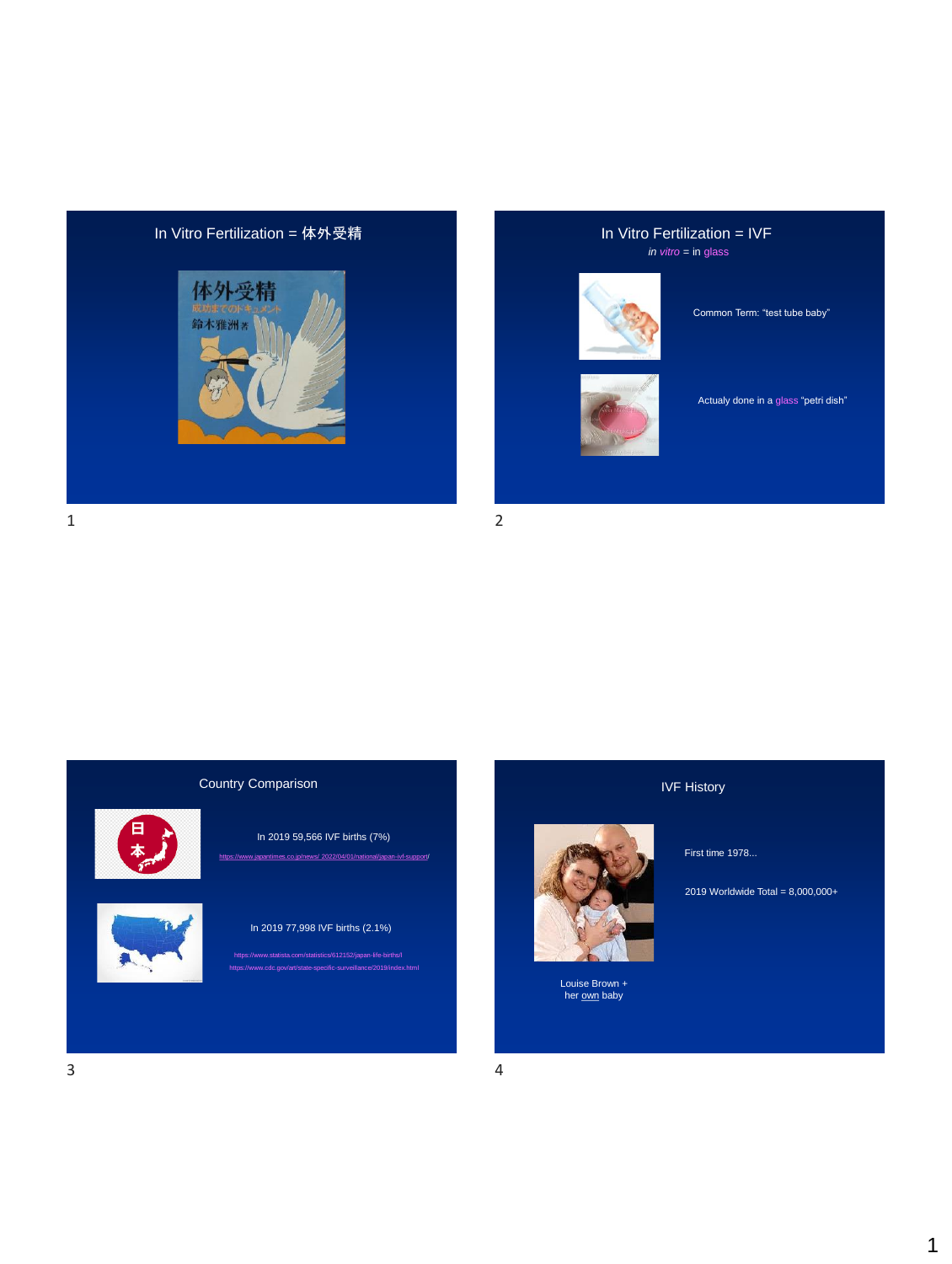



 $5\overline{6}$